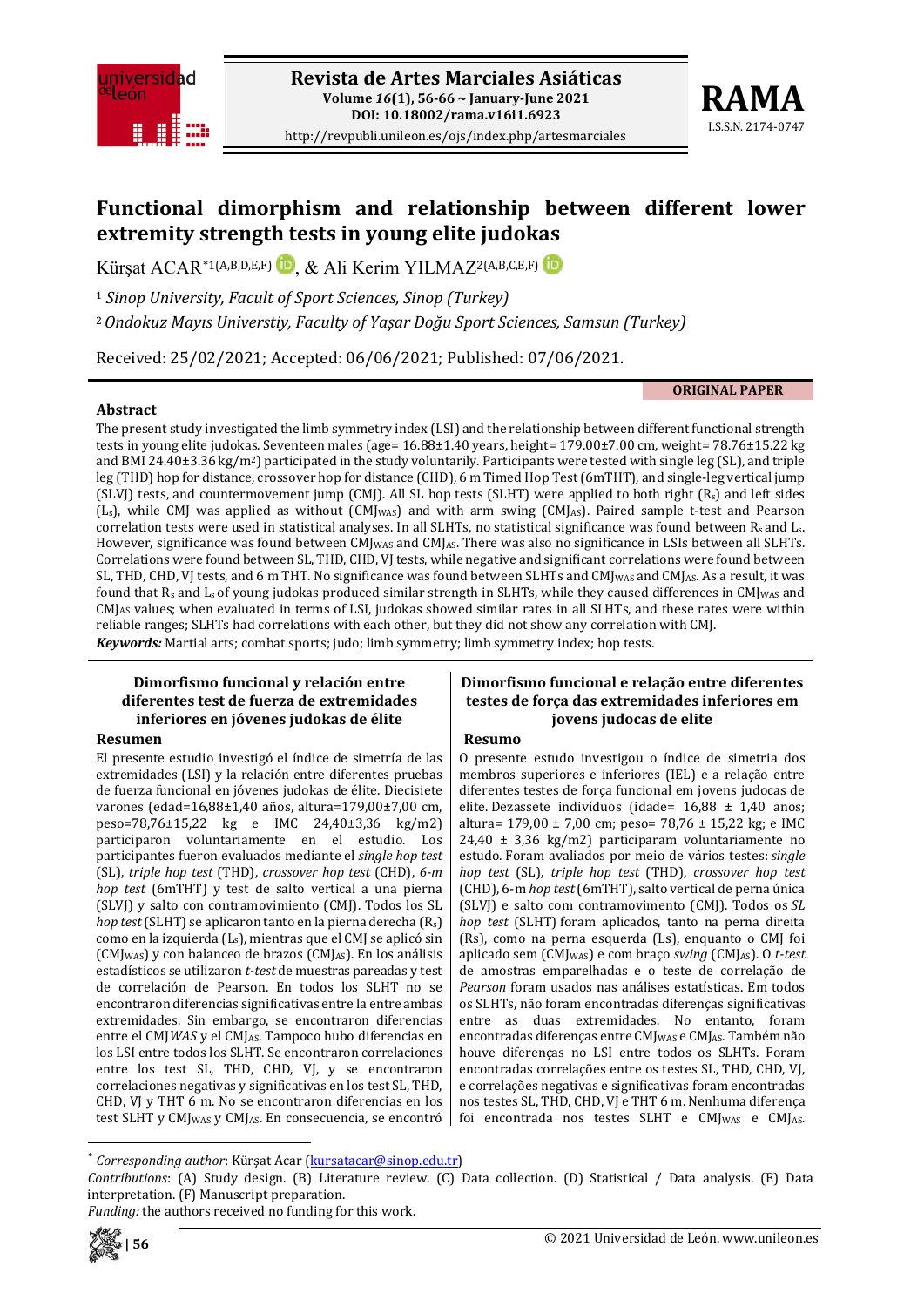| que las extremidades inferiores de los jóvenes judokas                           | Consequentemente, verificou-se que os membros                                     |  |  |  |  |  |
|----------------------------------------------------------------------------------|-----------------------------------------------------------------------------------|--|--|--|--|--|
| producían una fuerza similar en los SLHT, y se encontró                          | inferiores dos jovens judocas produziram uma força                                |  |  |  |  |  |
| que había diferencias en los valores de CMJ <sub>WAS</sub> y CMJ <sub>AS</sub> ; | semelhante no SLHT, enquanto ocorreram diferenças nos                             |  |  |  |  |  |
| cuando se evaluó en términos del LSI, los judokas                                | valores de CMJ <sub>WAS</sub> e CMJ <sub>AS</sub> . Quando avaliados em termos de |  |  |  |  |  |
| mostraron tasas similares en todos los SLHT, y estas tasas                       | LSI, os judocas mostraram taxas semelhantes em todos os                           |  |  |  |  |  |
| estaban dentro de rangos fiables; los SLHT tenían                                | SLHTs, e essas taxas estavam dentro dos intervalos de                             |  |  |  |  |  |
| correlaciones entre sí, pero no mostraron ninguna                                | confiança. Os SLHTs foram correlacionados entre si, mas                           |  |  |  |  |  |
| correlación con el CMJ.                                                          | não apresentaram correlação com o CMJ.                                            |  |  |  |  |  |
| <b>Palabras clave:</b> Artes marciales; deportes de combate;                     | Palavras-chave: Artes marciais; desportos de combate;                             |  |  |  |  |  |
| judo; simetría de extremidades; índice de simetría de                            | judo; simetria dos membros inferiores e superiores; índice                        |  |  |  |  |  |
| extremidades; hop tests.                                                         | de simetria dos membros inferiores e superiores; hop tests.                       |  |  |  |  |  |

# **1. Introduction**

Judo has a complicated structure regarding its performance components (Ermiş et al., 2019; Yılmaz et al., 2020). This is because it requires showing a high level of physical properties since it includes high levels of pushing, pulling, and various other technical elements (throws, pins, chokes, and armbars) in addition to technical, tactical, and psychological factors (Franchini & Del Vecchio, 2008; Yoshitomi et al., 2006; Perrin et al., 2002). Therefore, reaching a perfect level of physical fitness (maximal strength, power, and endurance) is essential, especially for judokas participating in international competitions (Franchini et al., 2005). Muscle strength is the leading physical property that forms the basis of success in judo (Ermiş et al., 2019). Studies have reported that in terms of movement structure, strong knee, thigh, shoulder, and back muscles are very important in performing movements specific to judo and in maintaining balance (Franchini et al., 2011; Thomas et al., 1989; Imamura et al., 2007; Drid et al., 2015).

Lower extremity strength is especially important for judokas in movements such as various throw techniques because, during these specific movements, judokas continuously expose muscles with agonist-antagonist structures such as knee muscles to reverse concentric and eccentric contractions, and they may have to do this constantly from a few seconds to four minutes or even longer times with golden score (Detanico et al., 2012; Torres-Luque et al., 2015; Zaggelidis et al., 2012; Kons et al., 2020).

Today, sports scientists measure lower extremity strength with different methods; the most important of these methods are hop tests, some functional tests performed with bodyweight or specific weight loads, and tests performed with devices operating with simple mechanisms or isokinetic dynamometers that have high validity and reliability but do not reflect functional characteristics (Negrete & Brophy, 2000). One of the most important methods is the Single-Leg Hop Test (SLHT), which reflects the functional movement structure of the knee and isokinetic measurements (Yılmaz & Kabadayı, 2020; Millikan et al., 2019; Ross et al., 2002). Single-Leg Hop Tests are intensely preferred since their easy application and reliability have been proven by many researchers (Reid et al., 2007; Hegedus et al., 2015; Logerstedt et al., 2012; Yılmaz & Kabadayı, 2020). It is also a known fact that SLHTs, which are applied to a single side, can be used to examine strength differences in right and left sides, to show susceptibility to lower extremity injuries, and to evaluate lower extremity strength differences that occur after return from injury (Gokeler et al., 2017). Strength differences between SLHTs and right and left extremities are found with limb symmetry index (LSI) rate, and this rate is calculated with the dominant side/non-dominant side x100 % formula (Grindem et al., 2011). >90% LSI rate shows that the strength difference between the two sides does not include a risk of injury or the rehabilitation process after the injury can be terminated; however, if this rate is below 90%, it indicates that there is a risk of injury or the need for post-injury rehabilitation and strengthening the limb producing low strength (Noyes et al., 1991; Thomee et al., 2011). Researchers have also stated that it would be a more valid and more reliable method to determine whether asymmetry occurs between lower extremities by using at least two different SLHTs (Augustsson et al., 2004). In one review, it has been reported that the SLHTs which are most frequently used and which best reflect the functional structure of the knee are single-leg hop for distance (SL), triple leg hop for distance (THD), crossover hop for distance (CHD), 6 m Timed Hop Test (6mTHT) and single-leg vertical jump (SLVJ) tests (Hegedus et al., 2015). All this information makes it possible to evaluate lower extremity strength, which is important to make the movements

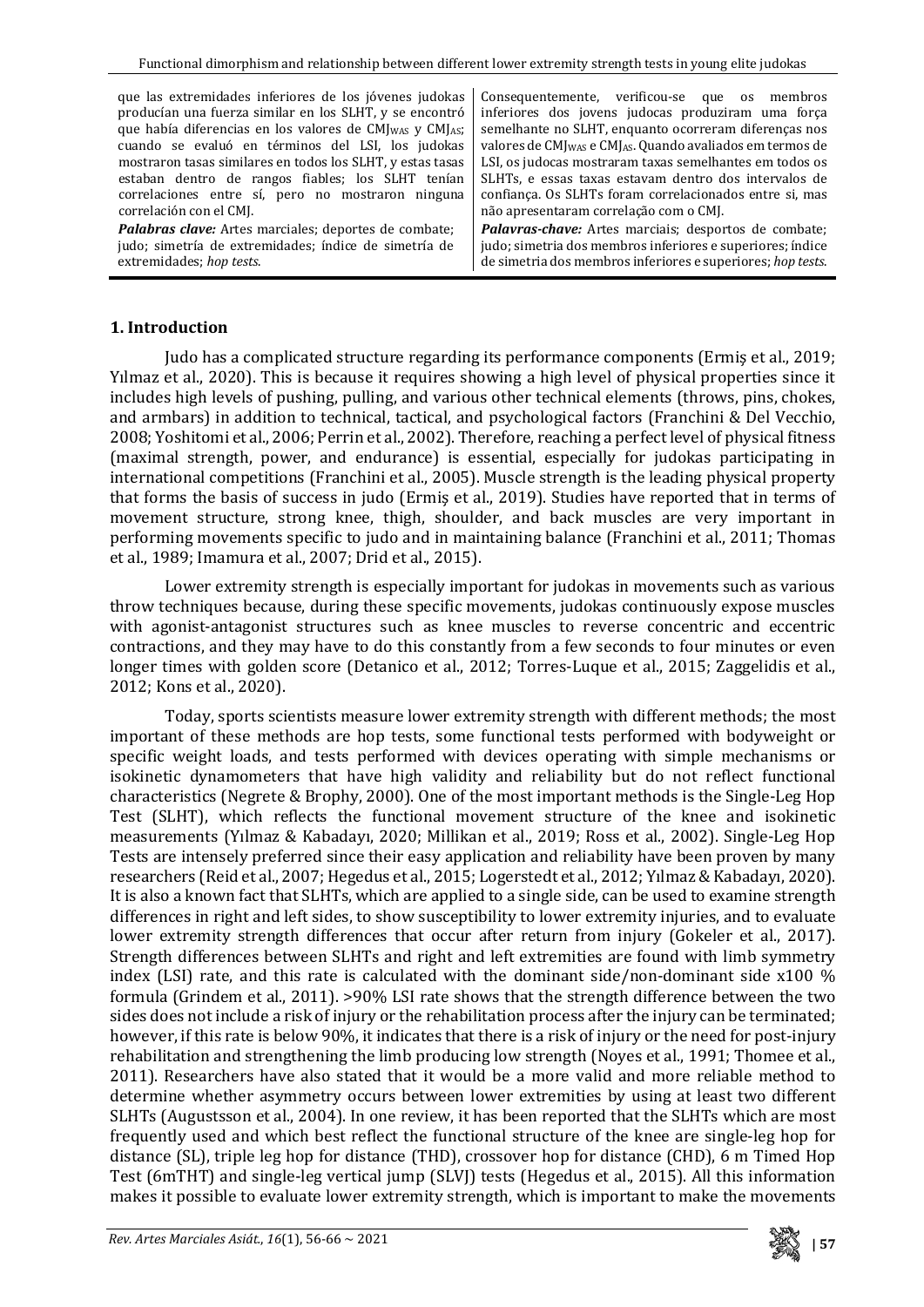specific for judo successfully and correctly and stay in balance, especially during competition, with SLHTs that can be easily applied and have high validity. Also, SLHTs are very important in judo in allowing for separate evaluation of both sides since one leg is used as an attacking leg and the other is used as a support leg in standing attacks. It is also known that not only SLHTs which are applied unilaterally but also bilateral tests such as countermovement jump (CMJ), in which both extremities jump vertically show high positive correlations with judo-specific tests such as the Special Judo Fitness Test (SJFT) (Detanico et al., 2012).

Based on all this information, the present study examines the strength found with five different SLHTs on both sides of the lower extremities in young elite judokas and examines LSIs and CMJ results calculated from these strengths. The present study is the first study in which five different SLHT and CMJ results of elite young judokas are evaluated in the same sample group. Our study hypothesized that LSI rates would be similar in all SLHTs, and there will be positive correlations between SLHTs and CMJ.

# **2. Method**

### *2.1. Experimental Design*

The study was designed according to a single-blind crossover experiment design with randomized repeated measurements. With this design, the correlations between single-leg hop for distance (SL), triple leg hop for distance (THD), crossover hop for distance (CHD), 6 m Timed Hop Test (6mTHT), and single-leg vertical jump (SLVJ) tests and countermovement jump without arm swing (CMJ<sub>WAS</sub>) and countermovement jump with arm swing (CMJ<sub>AS</sub>) tests were examined. At the same time, according to the results in the right side (Rs) and left side (Ls) in all SLHTs, the subjects' LSI were calculated, and asymmetry rates in all SLHTs were compared. The subjects visited the laboratory seven times with intervals of 48 hours. In the first visit, the subjects were informed about the test protocols; their height, weight, and body mass index (BMI) measurements were taken with Gaia 359 plus body analyzer, and SLHTs and countermovement jump (CMJ) tests to be applied in future visits were demonstrated, but not practiced. The subjects were randomized with application cards in the other visits, and the tests were randomly applied as SL, THD, CHD, 6 m THT, VJ, and CMJ tests. All SLHT tests were applied to both  $R_s$  and  $L_s$  tests randomly. Countermovement jump tests were applied as  $CMI_{\text{WAS}}$  and  $CMI_{\text{AS}}$ . Before tests, the subjects warmed up (five minutes with Monark 894E Wingate testing bike ergometer at 100 rpm, the participant was set as 0.8\*body weight, in Nm, and then ten minutes stretching) for lower extremity muscles. During the applications, the subjects were warned not to do any exercise or physical activity. The applications were carried out at the same hour of the day (15:00-17:00). The study was organized and implemented following the Helsinki Protocol. Approval was obtained from Sinop University's Human Research Ethics Committee (Number: 2021:13).

### *2.2. Subjects*

Seventeen males (age 16.88 years, height 179.00 cm, weight 78.76 kg, and BMI 24.40 kg/m2) between the ages of 15 and 21 participated in the study voluntarily. Athletes who had been training regularly for at least five years (at least four days a week) and who regularly participated in national and international competitions participated in the study voluntarily. All judokas in the study were in the Turkish Young National Team, so we evaluated them as elite judokas. All subjects' dominant legs were Rs. Every participantwas healthy and free from any current or ongoing neuromuscular diseases or musculoskeletal injuries of the lower limbs. All subjects signed a written consent form before measurements.

### *2.3. Procedures*

• Single-Leg Hop Tests and Countermovement Jump Test Procedures

All SL, THD, CHD, and 6 m THT tests were performed on a 0,3 m. band designed as the start line and a 6m long and 15 cm wide band extending right in the middle of this. VJ and CMJ tests were performed using an 84x95 cm Newtest Powertimer 300 device with automatic calibration and a large and precise measuring surface. Photocells of the Newtest Powertimer 300 device were used for 6 m THT

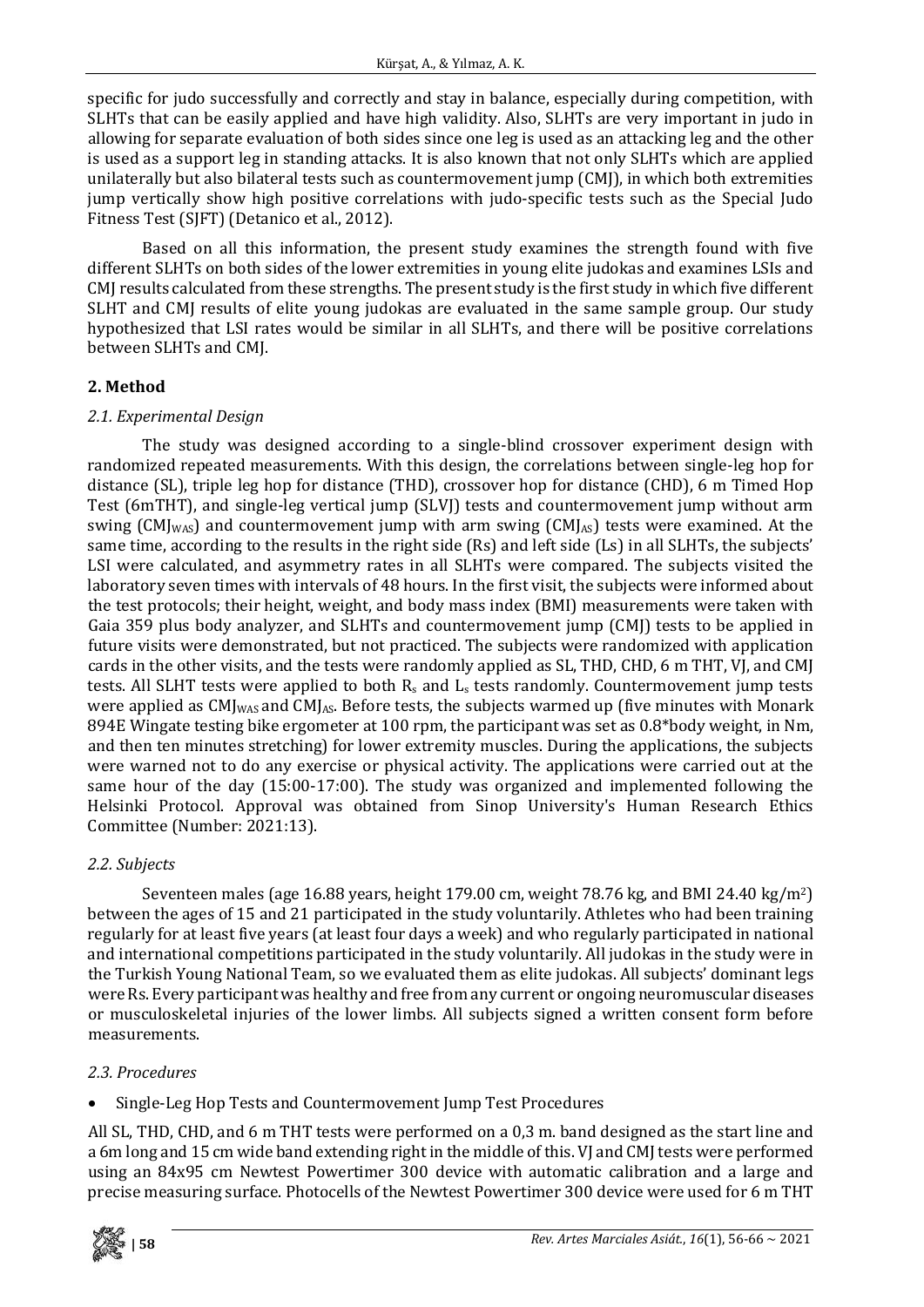test measurements. The subjects made three trial repetitions for each test. After the trials, the subjects were exposed to 3 main measurements in all tests, and the success criterion was determined as the subjects landing on the leg with full stabilization and remaining for three seconds (Yılmaz & Kabadayı, 2020). The best jump distance was recorded and taken to further analyses in cm for SL, THD, CHD, and CMJ; in seconds for 6 m THT; and in Watt and millisecond (ms) for VJ. In all other SLHTs except VJ and  $CM_{JMS}$  test and  $CM_{As}$  arm movements were allowed, and no restrictions were made.

• Single and Triple Hop for Distance

In the SL test, the subjects stood on one foot on the marked starting line, and when they were ready, they jumped horizontally as far as they could to fall on the same leg; in the THD test, when they were ready, they jumped horizontally forward as far as they could three times in a row without stopping. Between the trials, the subjects rested with intervals of 1 minute (Munro & Herrington, 2011).

• Crossover Hop for Distance Test

The participants stood on one foot at the starting line in CHD tests and made three jumps forward. The first jump started diagonally in the opposite direction of the foot used and continued laterally to the fallen side. The subjects were given a 1-minute resting interval between each test (Peebles et al., 2019).

• 6 m Timed Hop Test

In the 6 m THT test, the participants stood behind the photocell on the starting line on one foot, and when they were ready, they hopped on one foot for a band of 6 meters and finished in the fastest time possible. The test started from the starting line and ended when the participant passed from the photocell at the end of the 6 meters band. The test was applied three times to all subjects, and a rest interval of two minutes was given between each test (Yılmaz & Kabadayı, 2020).

• Single-Leg Vertical Jump

The subjects stood on one leg in a half squat (90 degrees bent knee joint) on the contact mat with the hands held by the waist, and when they were ready, they kept the body position and jumped to maximum level. The subjects were given the rest of two minutes between each test.

• Countermovement Jump

Subiects performed two different CMJ on the contact mat without  $(CM_{WAS})$  and with arm swing (CMJAS) with legs hip-wide. The subjects made a rapid descent to approximately 90 degrees of knee flexion during the test, followed by a sudden and rapid upward vertical jump. After the jump, the successful test criterion was determined as the subjects landing both feet simultaneously within the contact mat frame. In CMJ<sub>WAS</sub>, the subjects kept their hands on their waist during the jump and landing. In CMJ<sub>AS</sub>, they completed the test hands-free. The subjects made three jumps for both CMJ, and the best results were recorded.

# *2.4. Statistical Analysis*

SPSS 22.0 software was used for statistical analysis. The normality assumption of the data was examined with the Shapiro Wilk test, and the data were shown to have a normal distribution. In addition, the Levene test was used for homogeneity tests, and it was found that the variances were homogeneous. Paired sample t-test and Pearson correlation test were used in statistical analysis. Statistical results were assessed within a 95% confidence interval and at a significance level of p<0.05. Limb symmetry index (LSI) was calculated with this formula; Rs/Ls x100 %.

# **3. Results**

Table 1 shows the sample characteristics and the results of the performed tests. When the results of judokas between Rs and Ls in SLHTs and between with and without arm swing in CMJ were evaluated, no statistical significance was found in any SLHTs (p>0.05). In CMJ, CMJAS was found to show higher and more statistically significant results when compared with CMJWAS (p<0.05) (Figure 1).

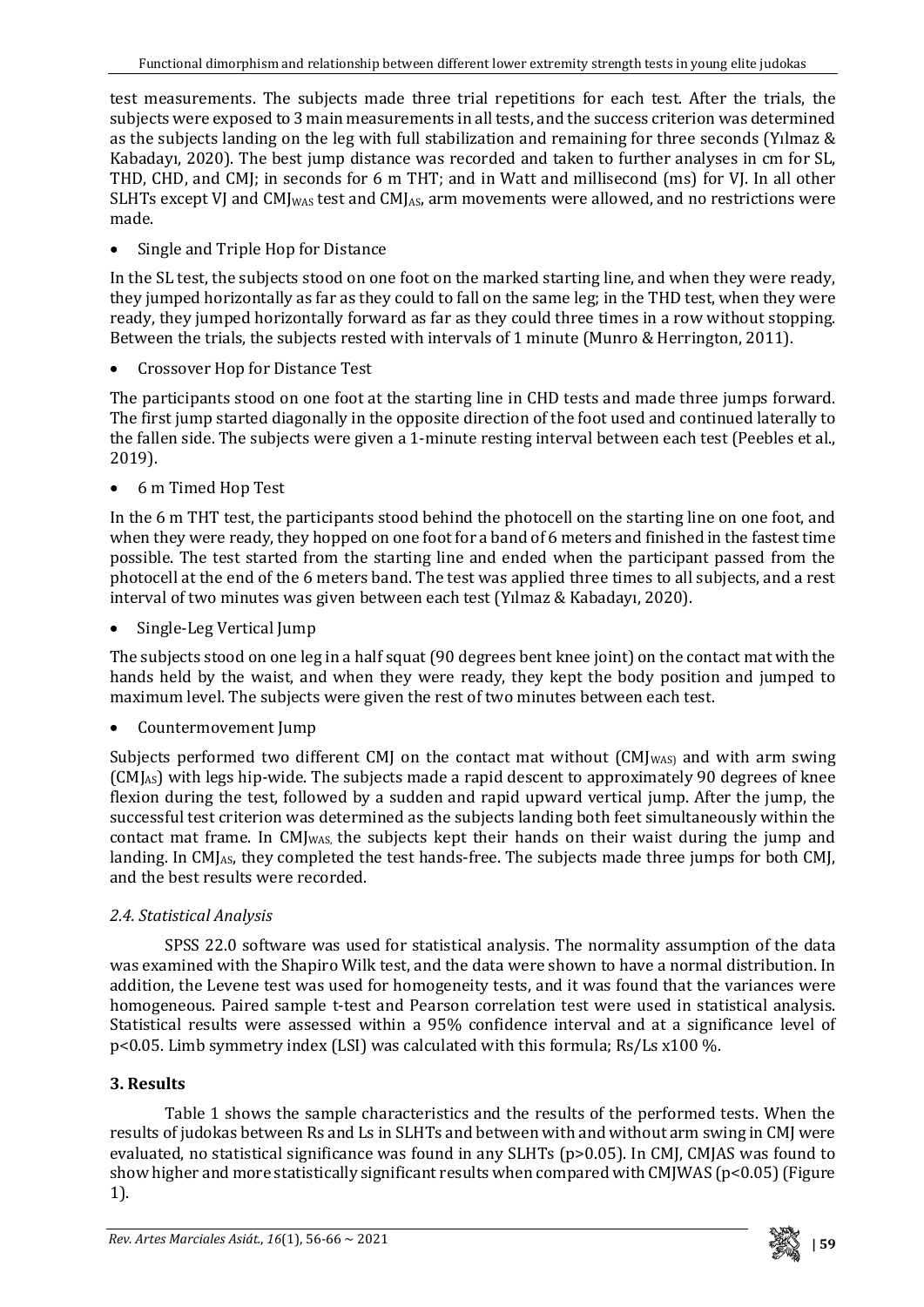| <b>Variables</b>                      | Min.               | Max.           | M                  | <b>SD</b>         |  |  |  |  |
|---------------------------------------|--------------------|----------------|--------------------|-------------------|--|--|--|--|
|                                       |                    |                |                    |                   |  |  |  |  |
| Age (years)                           | 15.00              | 21.00          | 16.88              | 1.40              |  |  |  |  |
| Height (cm)                           | 163                | 190            | 179                | 7                 |  |  |  |  |
| Weight (kg)                           | 58.00              | 107.00         | 78.76              | 15.22             |  |  |  |  |
| Body Mass Index ( $\text{kg/m}^2$ )   | 18.94              | 30.42          | 24.40              | 3.36              |  |  |  |  |
| <b>Single-Leg Hop Tests</b>           | Rs(M±SD)           |                | Ls $(M \pm SD)$    |                   |  |  |  |  |
| $SL$ (cm)                             | $180.24 \pm 16.14$ |                | $180.76 \pm 16.30$ |                   |  |  |  |  |
| THD (cm)                              | 585.06±64.81       |                | 588.59±41.93       |                   |  |  |  |  |
| 6 m THT (sec)                         | $1.79 \pm 0.10$    |                | $1.82 \pm 0.12$    |                   |  |  |  |  |
| $CHD$ (cm)                            | 543.29±43.31       |                | 550.52±38.85       |                   |  |  |  |  |
| SLVJ (cm)                             | $22.50 \pm 3.15$   |                | $22.72 \pm 2.92$   |                   |  |  |  |  |
| SLVJ (Watt)                           | 2899.29±670.89     | 2881.94±604.89 |                    |                   |  |  |  |  |
| Countermovement Jump Test (cm) (M±SD) |                    |                |                    |                   |  |  |  |  |
| With Arms Swing                       | $47.38 \pm 4.50$   |                |                    |                   |  |  |  |  |
| <b>Without Arms Swing</b>             | 39.64±5.27         |                |                    |                   |  |  |  |  |
| Limb Symmetry Index (M±SD)            |                    |                |                    |                   |  |  |  |  |
| SL(%)                                 | <b>THD (%)</b>     | 6 m THT (%)    | <b>CHD</b> (%)     | SLVI(%)           |  |  |  |  |
| $100.10\pm8.66$                       | 99.50±9.27         | 98.62±4.32     | 98.89±7.37         | $99.91 \pm 14.41$ |  |  |  |  |

**Table 1.** Descriptive information of participants (*n*=17).

SL=single-leg hop test for distance; THD=triple leg hop test for distance; 6 m THT=6 m timed hop test; CHD=crossover hop test for distance; SLVJ=single-leg vertical jump test.



\*\**p*<0.01; *t*=result of paired sample *t*-test; SL=single-leg hop for distance; THD=triple leg hop for distance; 6mTHT=6 m timed hop test; CHD=crossover hop for distance; SLVJ=single leg vertical jump; CMJ<sub>WAS</sub>=without arm swing countermovement jump test; CMJAS=with arm swing countermovement jump test R<sub>s</sub>=right side; Ls=left side.

**Figure 1.** Comparison of all single-leg hop tests between right and left sides and countermovement jump between without and with arm swing

When the LSIs calculated from the results of  $R_s$  and  $L_s$  of judokas in all SLHTs were compared, no statistical significance was found (p>0.05) (Figure 2). These results showed that the LSIs found in all SLHTs of judokas were similar.

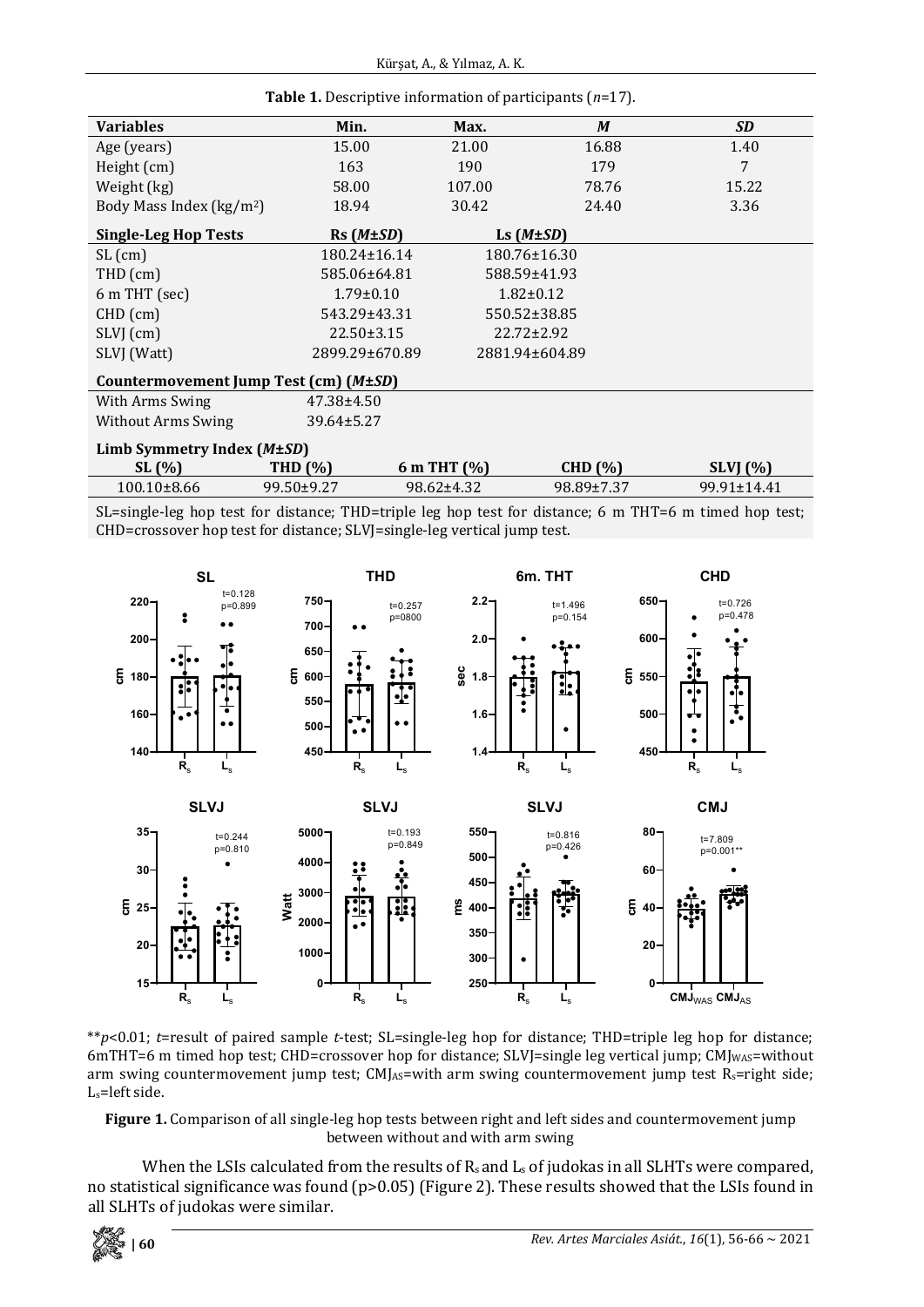

F= results of One-Way ANOVA; ns=non-significant; LSI=limb symmetry index; SL=single-leg hop test for distance; THD=triple leg hop test for distance; 6mTHT=6 m timed hop test; CHD=crossover hop test for distance; SLVJ=single leg vertical jump test.

**Figure 2.** Comparison of all single-leg hop tests' LSI in judokas

Table 2 shows the correlations between all SLHTs of judokas on Rs and Ls and CMJWAS and CMJAS. According to these results, moderate and high positive correlations were found between SL, THD, CHD, VJ tests, while negative and significant correlations were found between SL, THD, CHD, VJ tests, and 6 m THT (p<0.05). Also, when the correlations between SLHTs and CMJ<sub>MAS</sub> and CMJ<sub>AS</sub> were examined, no significance was found (p>0.05).

|                           |              | <b>SLRS</b> | <b>SLLS</b>           | <b>THDRS</b> | <b>THDLS</b> | $CHDRS$ $CHDLS$ |              | $6M_{RS}$    | 6MLs VJRS    |              | $VJ_{LS}$    | <b>CMJ</b> <sub>WAS</sub> | CMJ <sub>AS</sub> |
|---------------------------|--------------|-------------|-----------------------|--------------|--------------|-----------------|--------------|--------------|--------------|--------------|--------------|---------------------------|-------------------|
| <b>SLRS</b>               | r            | 1           |                       |              |              |                 |              |              |              |              |              |                           |                   |
|                           | p            |             |                       |              |              |                 |              |              |              |              |              |                           |                   |
| <b>SLLs</b>               | r            | ,452        | $\mathbf{1}$          |              |              |                 |              |              |              |              |              |                           |                   |
|                           | p            | ,068        |                       |              |              |                 |              |              |              |              |              |                           |                   |
| <b>THDRS</b>              | r            | $,902**$    | ,430                  | $\mathbf{1}$ |              |                 |              |              |              |              |              |                           |                   |
|                           | p            | ,000        | ,085                  |              |              |                 |              |              |              |              |              |                           |                   |
| <b>THDLS</b>              | r            | $,504*$     | $,772**$              | $,507*$      | $\mathbf{1}$ |                 |              |              |              |              |              |                           |                   |
|                           | p            | ,039        | ,000                  | ,038         |              |                 |              |              |              |              |              |                           |                   |
| <b>CHDRS</b>              | r            | $,882**$    | ,467                  | $,834**$     | $,510*$      | $\mathbf{1}$    |              |              |              |              |              |                           |                   |
|                           | p            | ,000        | ,059                  | ,000         | ,036         |                 |              |              |              |              |              |                           |                   |
| CHD <sub>LS</sub>         | r            | ,298        | $,592*$               | ,359         | $,657**$     | $,504*$         | $\mathbf{1}$ |              |              |              |              |                           |                   |
|                           | p            | ,245        | ,012                  | ,157         | ,004         | ,039            |              |              |              |              |              |                           |                   |
| 6MRS                      | r            | $-0.358$    | $-0.571$ <sup>*</sup> | $-0.351$     | $-540^*$     | $-344$          | $-499*$      | $\mathbf{1}$ |              |              |              |                           |                   |
|                           | p            | ,158        | ,017                  | ,168         | ,025         | ,176            | ,042         |              |              |              |              |                           |                   |
| $6M_{LS}$                 | r            | $-228$      | $-531*$               | $-120$       | $-0.393$     | $-222$          | $-0.339$     | ,778**       | $\mathbf{1}$ |              |              |                           |                   |
|                           | p            | ,378        | ,028                  | ,647         | ,119         | ,393            | ,182         | ,000         |              |              |              |                           |                   |
| <b>VJRS</b>               | r            | ,478        | ,255                  | ,494*        | ,395         | ,395            | ,350         | $-146$       | ,002         | $\mathbf{1}$ |              |                           |                   |
|                           | p            | ,052        | ,322                  | ,044         | ,116         | ,117            | ,169         | ,576         | ,995         |              |              |                           |                   |
| <b>VJLS</b>               | r            | ,167        | ,069                  | ,086         | ,283         | ,327            | ,338         | -,249        | $-223$       | .310         | $\mathbf{1}$ |                           |                   |
|                           | p            | ,521        | ,792                  | ,742         | ,271         | ,200            | ,185         | ,335         | ,390         | ,225         |              |                           |                   |
| <b>CMJ</b> <sub>WAS</sub> | $\mathbf{r}$ | ,003        | $-0.055$              | $-0.076$     | $-153$       | ,059            | .042         | $-123$       | $-109$       | ,377         | ,281         | $\mathbf{1}$              |                   |
|                           | p            | ,992        | ,833                  | ,772         | ,557         | ,822            | ,873         | ,638         |              | ,676, 736    | ,275         |                           |                   |
| CMJ <sub>AS</sub>         | r            | ,101        | ,073                  | ,180         | ,169         | ,156            | ,285         | $-107$       | $-127$       | .409         | $-0.013$     | $,661**$                  | $\mathbf{1}$      |
|                           | p            | ,699        | ,782                  | ,488         | ,517         | ,551            | ,268         | ,682         |              | ,626, ,103   | ,962         | ,004                      |                   |

**Table 2.** Correlation between all tests in judokas

\*p<0.05; \*\*p<0.01; SL=single-leg hop test for distance; THD=triple leg hop test for distance; 6m=6 m timed hop test: CHD=crossover hop test for distance: SLVI=single leg vertical jump test: CMJwAs=without arm swing countermovement jump test; CMJAS=with arm swing countermovement jump test; RS=right side; LS=left side.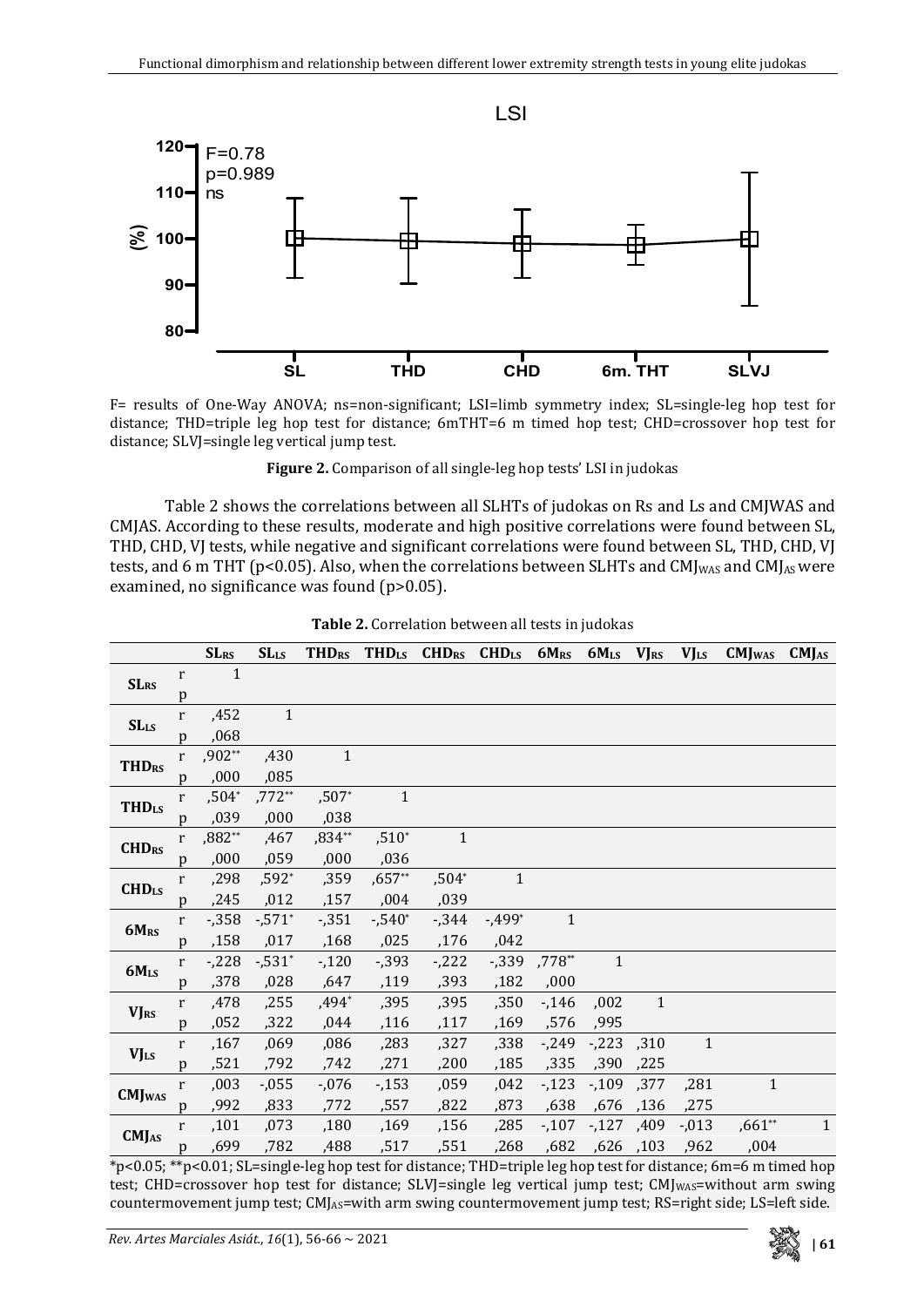### **4. Discussion**

Strength differences in Rs and Ls of the lower extremity in athletes are very important in evaluating injury risks and preventing performance losses resulting from strength imbalance (Thomee et al., 2011). In some sport disciplines, the strength differences between Rs and Ls are expected to be similar; in normal circumstances, the difference between the two sides should not be greater than 10% (Yılmaz &Kabadayı, 2020). In judo, which is one of these disciplines, it is important for low extremity strength to be similar on  $R_s$  and  $L_s$  to have balance stabilization during specific movements such as pushes and pulls (Ermiş et al., 2019). In this direction, the present study examined the results of two different formats of CMJ and five different SLHTs and the LSIs calculated from SLHTs in elite young judokas. Our study gave different results. No significance was found between  $R_s$  and  $L_s$  in all SLHTs; however, significance was found between CM $I_{WAS}$  and CM $I_{AS}$  in favor of CMJAS. No significance was found in LSI comparisons calculated from five different SLHTs (SL, THD, CHD, 6m. THT, and SLVJ). No significant correlation was found between SLHTs and two different formats of CMJ. Significant correlations were found between the SLHTs. In line with these results, while our hypothesis that all SLHTs would give similar LSI rates was confirmed, our hypothesis that there would be correlations between SLHTs and two formats of CMJ was rejected.

Although there are studies in literature in which martial arts and especially the lower extremity strengths in judokas were examined with different test measurement methods (Monteiro et al., 2011; Ermiş et al., 2019; Kons et al., 2020), no studies were found in which five different SLHT and CMJ were evaluated on the same sample group. When studies in which lower extremity strength in judokas was evaluated with different tests, it can be seen that Stradijot et al.(2012) measured SLVJ and isokinetic knee strength of young elite judokas on R<sub>s</sub> and L<sub>s</sub> at angular velocities of 60, 180, and 240  $\degree$ /s and found significant difference only at an angular velocity of 240  $\degree$ /s. When evaluated in terms of kinematics, the results show that tests requiring sudden and high strength, especially SLVJ and isokinetic measurements such as the angular velocity of 60 °/s, do not show an asymmetric rate between two sides in judo. In addition, during competitions, judokas need movements that require sudden and high strength with severe contractions in the lower extremity; therefore, no asymmetry may have occurred at low angular velocities. Ermiş et al. (2019) and Drid et al. (2009) evaluated the lower extremity strength of elite judokas with isokinetic tests and did not report significance between R<sub>s</sub> and L<sub>s</sub>. Researchers emphasized that similar lower extremity strength parameters on both sides in judokas may be since the strong side comes to the more intensively in throwing techniques and the weak side has more strength attainment to maintain movement in training techniques such as *uchi-komi* (Kons et al., 2020; Dopico et al., 2014). In a study evaluating the isokinetic lower extremity strength of young judoka competing at <73 kilograms, Šimenko et al. (2016) found asymmetry between the two sides; when we evaluated their results, we attributed the asymmetry found in lower extremities to the limited number of subjects in this study (five young judokas). Countermovement is the leading jump test used to evaluate lower extremity strength and anaerobic power in judokas. In literature, researchers have applied CMJ as both one foot and both feet. Koral & Dosseville (2009) examined the effects of 4 weeks combined and gradual weight loss on CMJ performance in elite judokas and found similar results with our study in the control group in which diet was not applied. Detanico et al. (2012) examined the relationship between CMJ and Special Judo Fitness Test (SJFT) and found high correlations between SJFT and CMJ. Researchers attributed this situation to the fact that elastic muscle components are a major factor in strength generation and stated that the results supported this situation. It is possible to support that CMJ is one of the best indices that express maximum muscle strength production based on the fact that Bosco et al. (1982) predicted strength production by using the elastic energy accumulating during the stretch-shortening cycle (SSC) of CMJ. These results show that considering the correlations between SJFT and CMJ, CMJ is a valid and reliable test to evaluate lower extremity strength in judo. It is thought that the significance found in our study between  $CMJ_{WS}$  and  $CMJ_{AS}$  is due to the high strength generated during  $CM<sub>As</sub>$ , in addition to its activation in the upper extremity.

Although CMJ results in studies conducted were similar to the results of our study, especially the effects of different types of training on CMJ performance do not give clear information. Kubo et al. (2006) reported that 12-week isometric lower extremity training did not have any effect on CMJ (Pre CMJ= 38.2±7.9 cm, Post CMJ=38.3±7.8 cm), while Harris et al. (2000) reported that strength training did not increase jump height (Pre Vertical Jump=56.1±0.03 cm, Post Vertical Jump

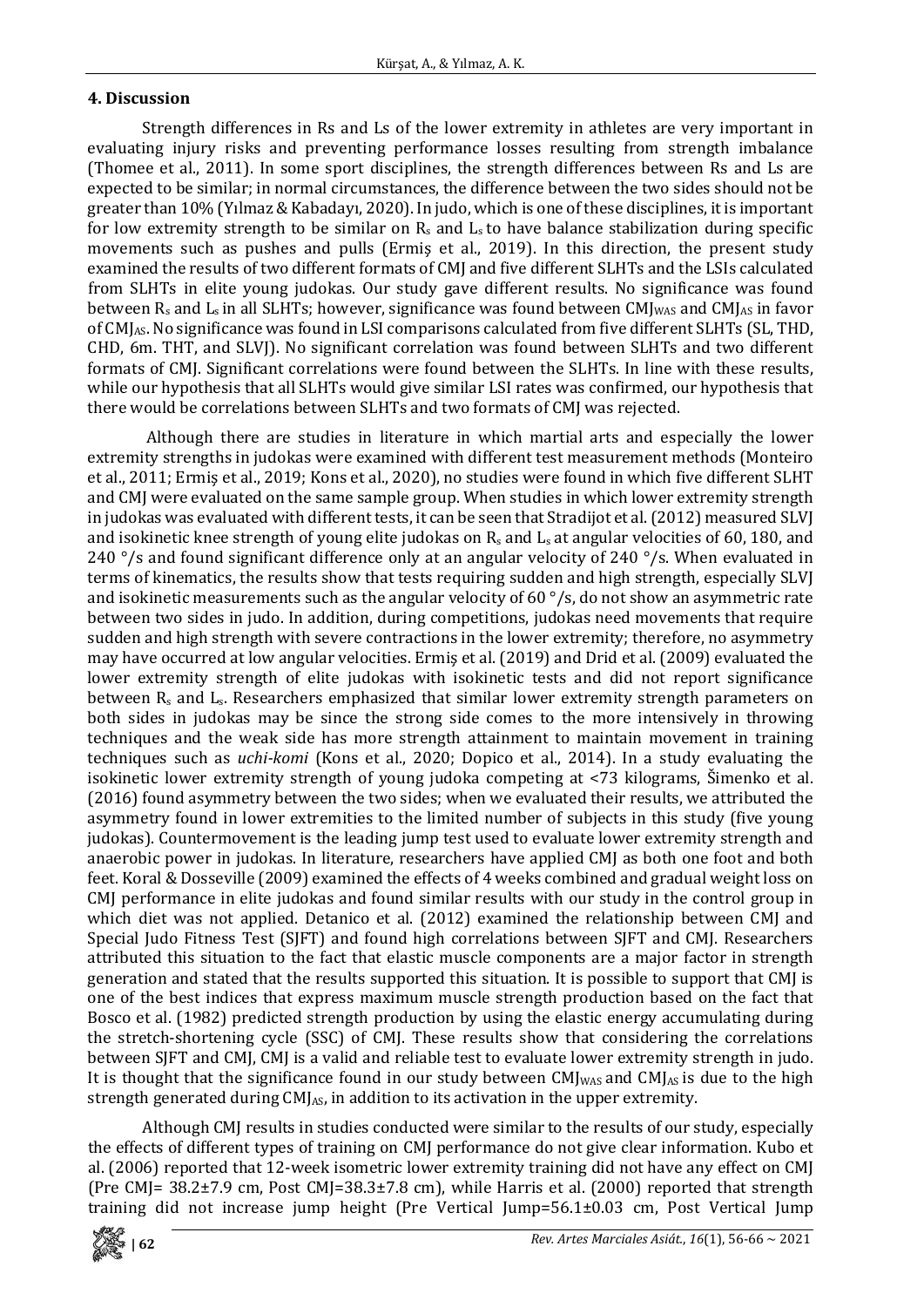=57.4±0.02 cm) and only isometric training with maximum 30% increased jump height (Pre Vertical Jump=59.1±0.01, Post Vertical Jump =61.5±0.02 cm). These results show that strength training consisting of basic training components takes judokas to maximal levels, and extra specific strength training will not affect strength but will provide functional attainments. At the same time, the fact that the judokas in our study had been training for a long time may have caused maximal strength results.

Strength imbalances that may occur in the lower extremities and the resulting increased injury tendency can be evaluated with LSI calculated with SLHTs. Researchers have stated that evaluating these results with at least two different SLHTs is important in getting correct findings (Augustsson et al., 2004). In the present study, five different SLHTs were evaluated, and when their LSIs were compared, no significance was found, and it was found that the rate between  $R_s$  and  $L_s$  of our subjects did not exceed 10% and did not cause any asymmetry. A large number of studies in which asymmetric rates were examined in studies showed that asymmetry rates of individuals who did not have an injury history were between the range of 10% (Ermiş et al., 2019; Stradijot et al., 2011; Drid et al., 2015; Prill et al., 2019). However, some studies have shown that practices such as the SSC fatigue protocol may cause asymmetry proportional to fatigue in judokas (Kons et al., 2020). This result shows it is important to follow whether asymmetry occurs by reapplying SLHTs after specific loads in judokas exposed to frequent competitions and training in addition to SLHTs performed in resting state. This follow-up process is very important in terms of the lower extremity, especially in judo, in which ACL incidence is 0.81 per year in 1000 athletes (Takahashi & Okuwaki, 2017). Finally, the number of participants and the levels of athletes are important while examining LSIs in judo. Lambert et al. (2020) examined the SL, THD, and CHD results of 105 judokas on both R<sub>s</sub> and  $L_s$  and showed that approximately 1 in 4 showed more than a 10% LSI rate. It is thought that this result occurs due to athletes' training levels, injury history, or category.

Our study had some important limitations, the most important of these was that although our sample consisted of national team young judokas, information was not obtained about their belt degrees and which weight class they competed and the evaluations were based on this information. Our failure to evaluate SLHT results by dividing judokas into weight categories shows that our results cannot be generalized for a specific weight category. Therefore, evaluating SLHTs by dividing judokas into weight categories in future studies will provide significant contributions to the literature. Also, the fact that SLHT measurements were not made with an electronic device making detailed measurements caused not obtaining and evaluating data such as the subjects' jumping height, time on air, pressure applied on the floor. Evaluating all kinematic analysis during jumping and associating with limb symmetry in future studies will make important contributions to judo literature.

# **6. Conclusion**

In conclusion, five different SLHTs (SL, THD, CHD, 6 m THT, SLVI) we applied on  $R_s$  and  $L_s$  of elite young judokas showed similar results between both sides, LSI values were found to be in >90 % range, and no tendency for lower extremity injury was found. Considering the literature, which states that the results obtained from at least two SLHTs are enough for objective assessment, the results we obtained from five different SLHTs increased the validity and reliability of the study. High correlations found between the SLHTs also support the results of the study. Similar CMJ scores as those found in literature, although no correlation was found between SLHTs and CMJ, show that the judokas in our study showed CMJ results in normal norms. When the results of our study are evaluated in terms of practical applications, the fact that all SLHTs gave similar results in Rs and Ls sides in terms of jumping distance and LSI values showed that all tests could be applied on judokas. Regularly applying any of these two tests that are easy and cost-free to judokas at specific intervals is important in evaluating and tracking the strength rates between lower extremities. However, considering their applicability and the basis of judo-specific moves, we recommend that SL and SLVJ tests to be preferred with priority.

# **References**

Augustsson, J., Thomeé. R., & Karlsson, J. (2004). Ability of a new hop test to determine functional deficits after anterior cruciate ligament reconstruction. *Knee Surgery, Sports Traumatology, Arthroscopy, 12*, 350-356. doi: [10.1007/s00167-004-0518-4](https://doi.org/10.1007/s00167-004-0518-4)

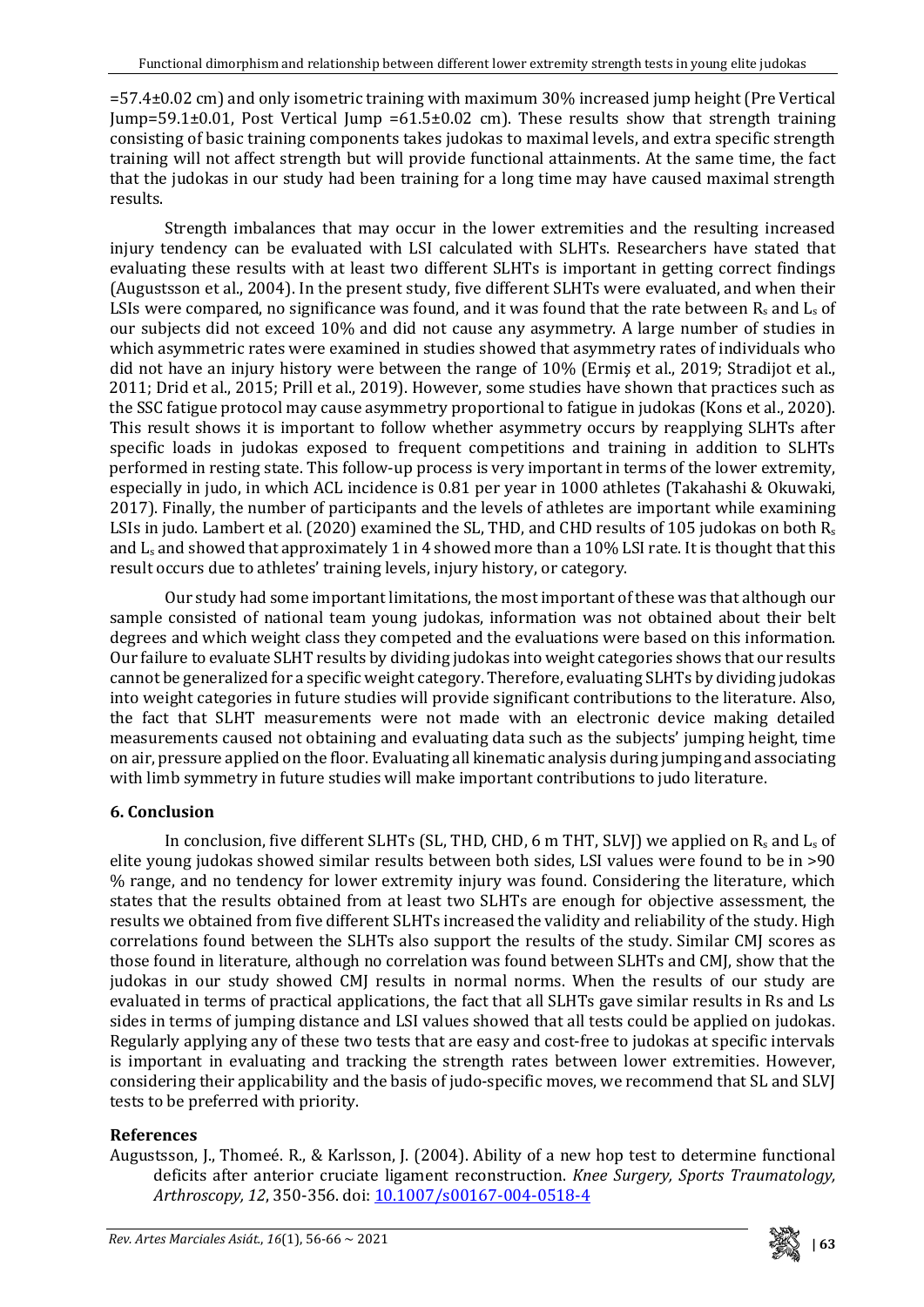- Bosco, C., Viitasalo, J. T., Komi, P. V., & Luhtanen, P. (1982). Combined effect of elastic energy and myoelectrical potentiation during stretch-shortening cycle. *Acta Physiologica Scandinavica, 114*(4), 557-65. doi: [10.1111/j.1748-1716.1982.tb07024.x](https://doi.org/10.1111/j.1748-1716.1982.tb07024.x)
- Detanico, D., Dal Pupo, J., Franchini, E., & Santos, S. G. (2012). Relationship of aerobic and neuromuscular indexes with specific actions in judo. *Science & Sports*, *27*(1), 16-22. doi: [10.1016/j.scispo.2011.01.010](https://doi.org/10.1016/j.scispo.2011.01.010)
- Dopico, X., Soler, E. I., Carballeira, E., Mayo, X., Arda., A., & González-Freire, M. (2014). The relationship between motoric dominance and functional dominance while executing judo techniques: A study on laterality. *Archives of Budo*, *10*, 287–294.
- Drid, P., Casals, C., Mekic, A., Radjo, I., Stojanovic, M., & Ostojic, SM. (2015). Fitness and anthropometric profiles of international vs. national judo medalists in half-heavyweight category. *Journal of Strength & Conditioning Research, 29*(8), 2115-2121. doi: [10.1519/JSC.0000000000000861](https://doi.org/10.1519/JSC.0000000000000861)
- Drid, P., Drapsin, M., Trivic, T., Bratic, M., & Obadov, S. (2009). Thigh muscles flexion/extension ratio in elite judo players. *Journal of Combat Sports and Martial Arts*, *1*(1), 21-25.
- Ermiş, E., Yilmaz, A. K., Kabadayi, M., Bostanci, Ö., & Mayda, M. H.(2019). Bilateral and ipsilateral peak torque of quadriceps and hamstring muscles in elite judokas. *Journal of Musculoskeletal & Neuronal Interactions*, *19*(3), 286.
- Franchini, E., & Del Vecchio, F. B. (2008). *Preparação física para atletas de judô*. São Paulo: Phorte.
- Franchini, E., Del Vecchio, F. B., Matsushigue, K. A., & Artioli, G. G. (2011). Physiological profiles of elite judo athletes. *Sports Medicine*, *41*(2), 147-166. doi: [10.2165/11538580-000000000-](https://doi.org/10.2165/11538580-000000000-00000) [00000](https://doi.org/10.2165/11538580-000000000-00000)
- Franchini, E., Takito, M. Y., & Bertuzzi, R. C. M. (2005). Morphological, physiological and technical variables in high-level college judoists. *Archives of Budo*, *1*(1), 1-7.
- Gokeler, A., Welling, W., Benjaminse, A., Lemmink, K., Seil, R., &Zaffagnini, S.(2017). A critical analysis of limb symmetry indices of hop tests in athletes after anterior cruciate ligament reconstruction: a case control study. *Orthopaedics & Traumatology: Surgery & Research*, *103*(6), 947-951. doi: [10.1016/j.otsr.2017.02.015](https://doi.org/10.1016/j.otsr.2017.02.015)
- Grindem, H., Logerstedt, D., Eitzen, I., Moksnes, H., Axe, M. J., Snyder-Mackler, L., & Risberg, M. A. (2011). Single-legged hop tests as predictors of self-reported knee function in nonoperatively treated individuals with anterior cruciate ligament injury. *The American Journal of Sports Medicine*, *39*(11), 2347-2354. doi: [10.1177/0363546511417085](https://doi.org/10.1177/0363546511417085)
- Harris, G. R., Stone, M. H., O'bryant, H. S., Proulx, C. M., & Johnson, R. L. (2000). Short-term performance effects of high power, high force, or combined weight-training methods. *The Journal of Strength & Conditioning Research*, *14*(1), 14-20.
- Hegedus, E. J., McDonough, S., Bleakley, C., Cook, C. E., & Baxter, G. D. (2015). Clinician-friendly lower extremity physical performance measures in athletes: a systematic review of measurement properties and correlation with injury, part 1. The tests for knee function including the hop tests. *British Journal of Sports Medicine*, *49*(10), 642-648.
- Imamura, R., Iteya, M., Hreljac, A., & Escamilla, R. (2007). A kinematic comparison of the judo throw Harai-goshi during competitive and non-competitive conditions. *Journal of Sports Science & Medicine*, *6*(CSSI-2), 15-22.
- Kons, R. L., Orssatto, L. B. D. R., Sakugawa, R. L., da Silva Junior, J. N., Diefenthaeler, F., & Detanico, D. (2020). Effects of stretch-shortening cycle fatigue protocol on lower limb asymmetry and muscle soreness in judo athletes. Sports Biomechanics, 1-16. doi:  $Biomechanics$ , [10.1080/14763141.2020.1779335](https://doi.org/10.1080/14763141.2020.1779335)
- Koral, J., & Dosseville, F. (2009). Combination of gradual and rapid weight loss: Effects on physical performance and psychological state of elite judo athletes. *Journal of Sports Sciences*, *27*(2), 115-120. doi: [10.1080/02640410802413214](https://doi.org/10.1080/02640410802413214)
- Kubo, K. (2006). Yata H, Kanehisa H, Fukunaga T. Effects of isometric squat training on the tendon stiffness and jump performance. *European Journal Applied Physiology*, *96*, 305-314. doi: [10.1007/s00421-005-0087-3](https://doi.org/10.1007/s00421-005-0087-3)
- Lambert, C., Pfeiffer, T., Lambert, M., Brozat, B., Lachmann, D., Shafizadeh, S., & Akoto, R. (2020). Side Differences Regarding the Limb Symmetry Index in Healthy Professional Athletes. *International Journal of Sports Medicine*, *41*(11), 729-735. doi: [10.1055/a-1171-2548](https://doi.org/10.1055/a-1171-2548)

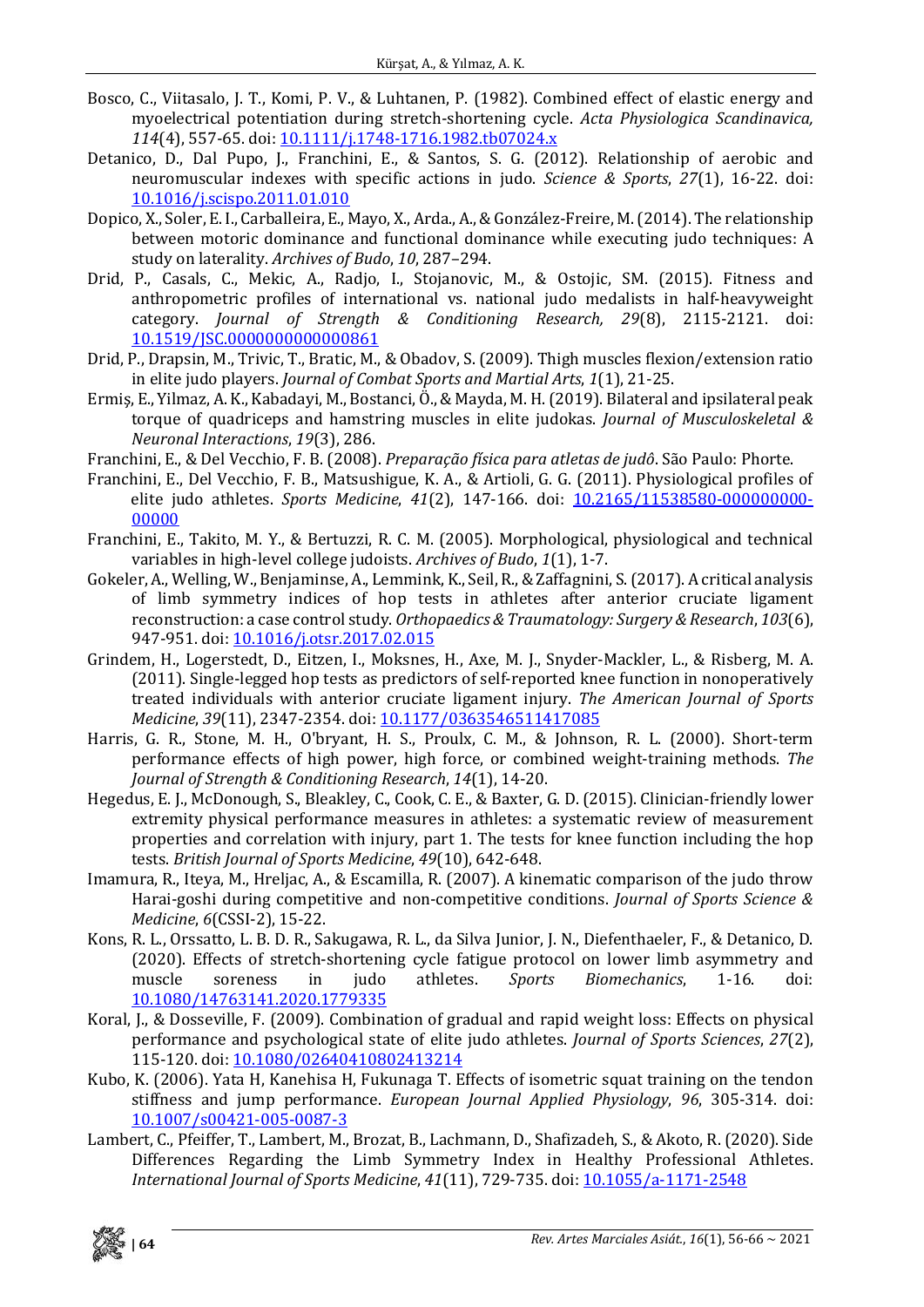- Logerstedt, D., Grindem, H., Lynch., A, Eitzen., I, Engebretsen., L, Risberg., M. A, & Snyder-Mackler, L. (2012). Single-legged hop tests as predictors of self-reported knee function after anterior cruciate ligament reconstruction: the Delaware-Oslo ACL cohort study. *The American Journal of Sports Medicine, 40*(10), 2348-2356. doi: [10.1177/0363546512457551](https://doi.org/10.1177/0363546512457551)
- Millikan, N., Grooms, D. R., Hoffman, B., & Simon, J. E. (2019). The development and reliability of 4 clinical neurocognitive single-leg hop tests: implications for return to activity decision-making. *Journal of Sport Rehabilitation, 28*(5), 536-544. doi: [10.1123/jsr.2018-0037](https://doi.org/10.1123/jsr.2018-0037)
- Monteiro, L. F., Massuça, L. M., García, J. G., Carratala, V., & Proença, J. (2011). Plyometric muscular action tests in judo-and non-judo athletes. *Isokinetics and Exercise Science*, *19*(4), 287-293. doi: [10.3233/IES-2011-0429](https://doi.org/10.3233/IES-2011-0429)
- Munro AG, Herrington LC. (2011). Between-session reliability of four hop tests and the agility T-test.<br>The Journal of Strength & Conditioning Research, 25(5), 1470-1477. doi: *The Journal of Strength* [10.1519/JSC.0b013e3181d83335](https://doi.org/10.1519/JSC.0b013e3181d83335)
- Negrete, R., & Brophy, J. (2000). The relationship between isokinetic open and closed chain lower extremity strength and functional performance. *Journal of Sport Rehabilitation, 9*(1), 46-61. doi: [10.1123/jsr.9.1.46](https://doi.org/10.1123/jsr.9.1.46)
- Noyes, F. R., Barber, S. D., & Mangine, R. E. (1991). Abnormal lower limb symmetry determined by function hop tests after anterior cruciate ligament rupture. *The American Journal of Sports Medicine*, *19*(5), 513-518. doi: [10.1177/036354659101900518](https://doi.org/10.1177/036354659101900518)
- Peebles AT, Renner KE, Miller TK, Moskal JT, Queen RM. (2019). Associations between Distance and Loading Symmetry during Return to Sport Hop Testing. *Medicine and Science in Sports and Exercise, 51*(4), 624-629. doi: [10.1249/mss.0000000000001830](https://doi.org/10.1249/mss.0000000000001830)
- Perrin, P., Deviterne, D., Hugel, F., & Perrot, C.(2002). Judo, better than dance, develops sensorimotor adaptabilities involved in balance control. *Gait & Posture*, *15*(2), 187-194. doi: [10.1016/S0966-](https://doi.org/10.1016/S0966-6362(01)00149-7) [6362\(01\)00149-7](https://doi.org/10.1016/S0966-6362(01)00149-7)
- Prill, R., Michel, S., Schulz, R., & Coriolano, H. J. A. (2019). Body composition and strength parameters in elite judo athletes 5 years after anterior cruciate ligament reconstruction. *International Journal Sports Medicine*, *40*(1), 38-42. doi: [10.1055/a-0787-1420](https://doi.org/10.1055/a-0787-1420)
- Reid, A., Birmingham, TB., Stratford, P. W., Alcock, G.K., & Giffin, J. R. (2007). Hop testing provides a reliable and valid outcome measure during rehabilitation after anterior cruciate ligament reconstruction. *Physical Therapy*, *87*(3), 337-349. doi: [10.2522/ptj.20060143](https://doi.org/10.2522/ptj.20060143)
- Ross, M. D., Langford, B., & Whelan, P. J. (2002). Test-retest reliability of 4 single-leg horizontal hop tests. *Journal of Strength and Conditioning Research*, *16*(4), 617-622.
- Simenko, J., Rauter, S., & Hadzic, V. (2016, June). Under 73 kg category isokinetic quadriceps and hamstring strength profile of youth judokas. In *3rd European Science of Judo Research Symposium & 2nd Scientific and professional conference on Judo: Applicable research in judo: Proceedings book*. Poreč. 20th–21st of (pp. 65-69).
- Stradijot, F., Pittorru, G. M., & Pinna, M. (2012). The functional evaluation of lower limb symmetry in a group of young elite judo and wrestling athletes. *Isokinetics and Exercise Science*, *20*(1), 13- 16. doi: [10.3233/IES-2011-0434](https://doi.org/10.3233/IES-2011-0434)
- Takahashi, S., & Okuwaki, T. (2017). Epidemiological survey of anterior cruciate ligament injury in Japanese junior high school and high school athletes: cross-sectional study. *Research in Sports Medicine*, *25*(3), 266–276. doi: [10.1080/15438627.2017.1314290](https://doi.org/10.1080/15438627.2017.1314290)
- Thomas, S. G., Cox, M. H., LeGal, Y. M., Verde, T. J., & Smith, H. K. (1989). Physiological profiles of the Canadian National Judo Team. *Canadian journal ofsportsciences= Journal Canadien dessciences du sport*, *14*(3), 142.
- Thomeé, R., Kaplan, Y., Kvist, J., Myklebust, G., Risberg, M. A., Theisen, D., & Witvrouw, E. (2011). Muscle strength and hop performance criteria prior to return to sports after ACL reconstruction. *Knee Surgery, Sports Traumatology, Arthroscopy*, *19*(11), 1798. doi: [10.1007/s00167-011-1669-8](https://doi.org/10.1007/s00167-011-1669-8)
- Torres-Luque, G., Hernandez-Garcia, R., Garatachea, N., & Nikolaidis, P. T. (2015). Anthropometric characteristics and neuromuscular function in young judo athletes by sex, age and weight category. *Sport Science for Health*, *11*, 117–124. doi: [10.1007/s11332-015-0218-0](https://doi.org/10.1007/s11332-015-0218-0)
- Yılmaz, A. K., Ermiş, E., Kabadayı, M., & Bostancı, Ö. (2020). Correlation of Upper and Lower Extremities Isokinetic Strength in Elite Male Judokas. *Journal of Men's Health*, 16(4), e141-e152. doi: [10.31083/jomh.v16i4.305](https://jomh.org/articles/10.31083/jomh.v16i4.305)